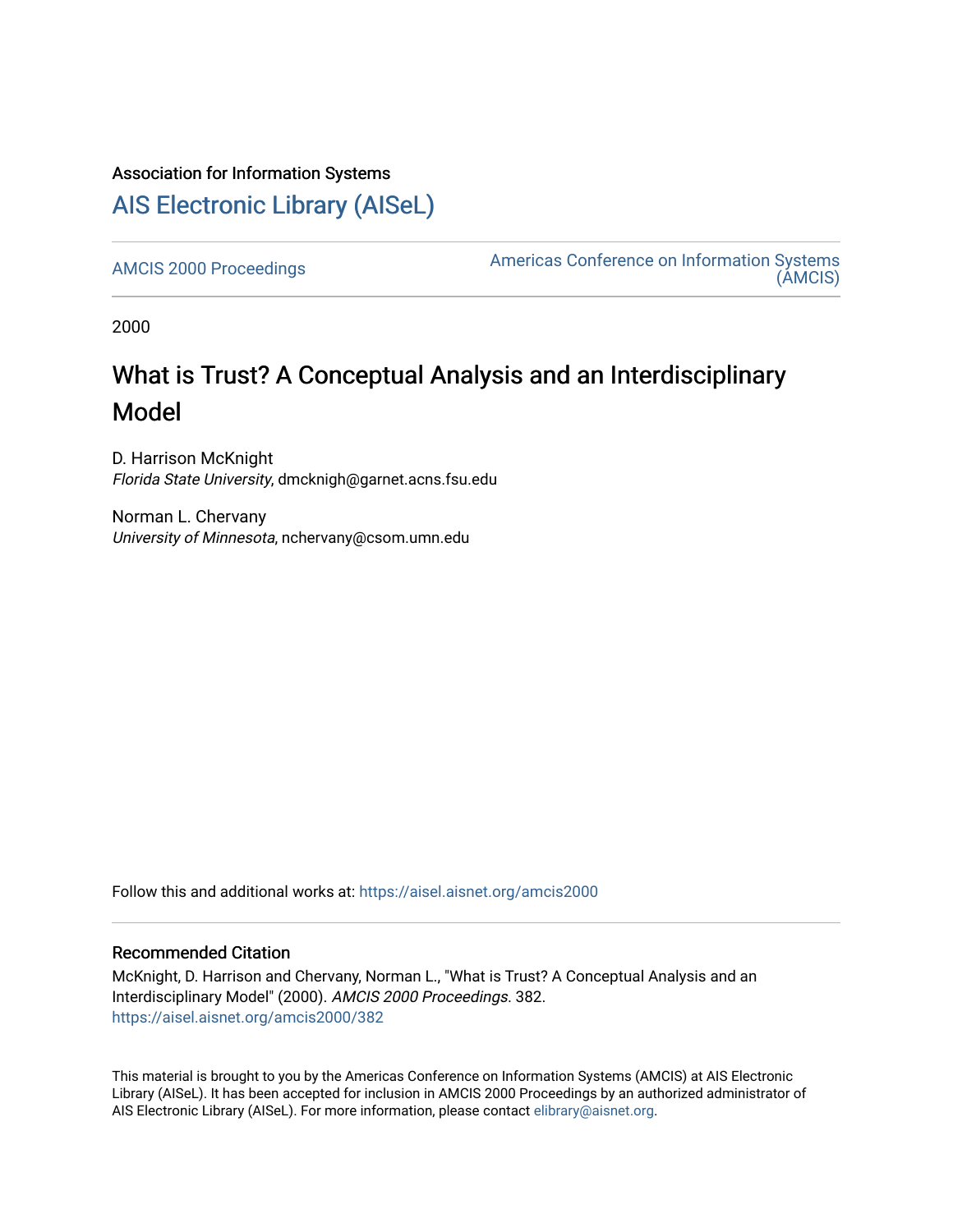# **What is Trust? A Conceptual Analysis and An Interdisciplinary Model**

D. Harrison McKnight, Information and Management Sciences Department, College of Business, Florida State University, dmcknigh@garnet.acns.fsu.edu

Norman L. Chervany, Information & Decision Sciences Department, Carlson School of Management, University of Minnesota, nchervany@csom.umn.edu

> Customer Relations Management mini-track Keywords: Customer Trust, Customer Relationship, Human Issues

#### **Abstract**

 Trust is a vital relationship concept that needs further conceptual analysis, not just empirical testing. Trust has been defined in so many ways by so many different researchers across disciplines that a typology of the various types of trust is sorely needed. This paper justifies and develops such an interdisciplinary typology and defines the constructs within the typology. These constructs, though defined at the personal level, are scalable to various levels of analysis and may be used in various trust situations, including IS/customer relations.

Trust is central to interpersonal (Golembiewski & McConkie, 1975) and commercial (Morgan & Hunt, 1994) relationships. Trust is crucial wherever risk, uncertainty, or interdependence exist (Mayer, Davis & Schoorman, 1995; Mishra, 1996). These conditions flourish in many settings, and certainly exist in the relationship between Information Systems (IS) people and their customers. Trust has been found to be important to IS/customer performance (Nelson & Cooprider, 1996), and is also key in virtual teams (Jarvenpaa & Leidner, 1998) and e-commerce (Ba, Whinston & Zhang, 1999; Hoffman, et al., 1999; Jarvenpaa, Tranctinsky & Vitale, 1998; Noteberg, Christaanse & Wallage, 1999; Stewart, 1999). As conditions become more uncertain because of downsizing, mergers, and more complex business dealings, the need for trust grows (Mishra, 1996).

### **The State of Trust Definitions**

A good deal of trust research has recently been initiated, with the potential to produce significant understanding of various IS phenomena. However, an understanding of what the term 'trust' means is needed in order to interpret and compare trust results. In this paper, we justify and specify a conceptual typology of trust constructs. Then we define the four resulting constructs and ten measurable subconstructs. Distrust constructs are not the same as trust constructs (Lewicki, et al., 1998), and lie outside our present scope.

Several researchers have reported that trust definitions are numerous and confusing (e.g., Lewis & Weigert, 1985a; Shapiro, 1987; Taylor, 1989). Some have said that trust is an elusive concept to define (Gambetta, 1988; Yamagishi & Yamagishi, 1994). Others have chosen not to define trust (e.g., Granovetter, 1985; Ouchi, 1981). Why the confusion?

One reason is that each discipline views trust from its own unique perspective. Like the story of the six blind men and the elephant, a disciplinary lens causes psychologists to see trust as a personal trait, sociologists to see trust as a social structure, and economists to see trust as an economic choice mechanism (Lewicki & Bunker, 1995).

However, the other reason is that trust is itself a vague term. In ordinary English usage, trust has acquired a large number of meanings. That is, depending on the context, we may think of many different things when someone uses the word 'trust.' An analysis of the word trust in three unabridged dictionaries (Websters, Random House, and Oxford) showed that trust had far more definitions (9, 24, and 18, respectively) than did the terms cooperation (3, 2, 6), confidence (6, 8, 13), and predictable (1,2, 1). Cooperation, confidence, and predictable are the terms which Mayer, et al. (1995) used to discriminate trust from similar concepts. On average, trust had 17.0 definitions, while the others had an average of 4.7. Hence, trust is naturally hard to narrow down to one specific definition.

Few have addressed this issue head-on by trying to reconcile the various types of trust into a sensible set of constructs (exceptions: Barber, 1983; Bromiley & Cummings, 1995; Dobing, 1993; Kee & Knox, 1970; Mayer, et al., 1995; Mishra, 1996). In part, this is because of disciplinary perspective. For example, sociologists Lewis & Weigert (1985b) argued that psychological views of trust are invalid because trust cannot be reduced to a personal characteristic. Thus, social structural definitions (e.g., Shapiro, 1987) are almost impossible to reconcile against personal expectancy definitions (e.g., Rotter, 1971).

The other problem has been that empirical research has driven most definitions of trust, and one need only define one type of trust to do empirical research. Therefore, each researcher has developed a narrow conceptualization of trust that fits the type of research they do. They defend their narrow trust conceptualization by referring to the factor analysis. Van de Ven (1989: 487) warned that when theories on a topic widely diverge, the advocates "for each theory engage in activities to make their theory better by increasing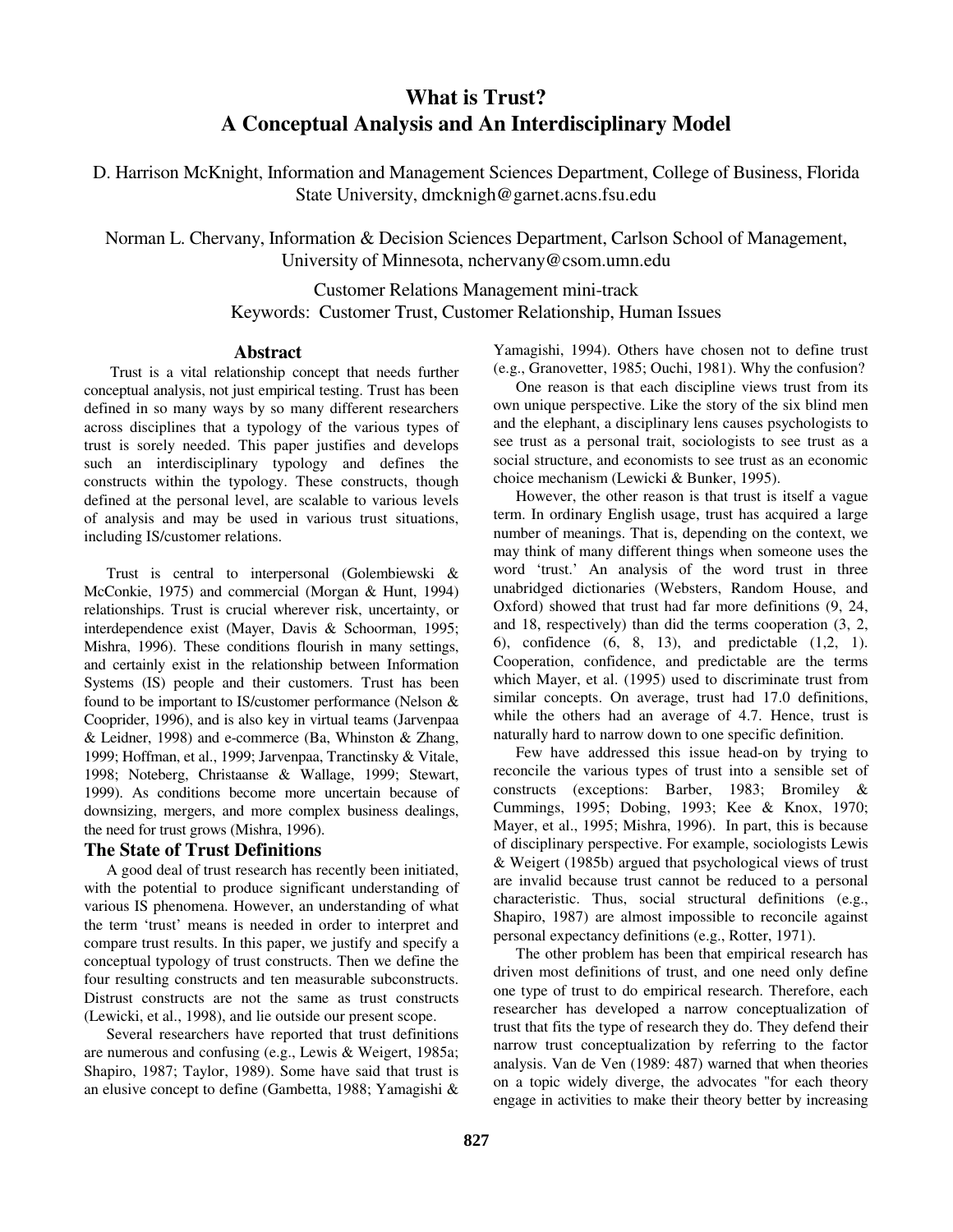its internal consistency, often at the expense of limiting its scope...[S]uch impeccable micro logic is creating macro nonsense!" This seems to be happening in trust research. A more beneficial way would be to recognize the various types of trust that exist and to specify which type of trust is being addressed in the current work. In this paper, we will use the term "trust" to refer to the broad, generic trust concept.

### **The Need for Consistent Trust Definitions**

Researchers should agree on what trust types exist for two reasons. First, common definitions would enable researchers to sort out findings across studies. Currently, this is very hard to do (Golembiewski & McConkie, 1975). Without agreedupon definitions, effective meta-analyses would be difficult and ineffective. A search in ABI Inform yielded only two meta-analyses about trust, both published very recently. This meager result may be a symptom of the difficulty of comparing trust studies. What trust research needs is a set of rules to translate one result to another, as Rubin (1988) recommended for the love literature. Consensus knowledge about trust will progress at a more rapid rate when study results can be compared.

Second, consistent definitions provide a means for researchers to communicate clearly with practitioners and provide them better prescriptions. This dialogue would both enable trust research to be more valuable to practitioners and provide researchers the value of intuitive practitioner knowledge. Researchers like social psychologist Harold Kelley (1992) have commented that the interplay between common-sense psychology and scientific psychology is useful to both parties.

Also, it is troublesome that trust prescriptions to practitioners are typically couched in the same vague term ('trust') that has confused so many researchers. Vague prescriptions about generic trust are dangerous because they may not address the specific problem in a productive way. Worse, the researcher/consultant's narrow type of trust may be prescribed mistakenly to situations in which it is not appropriate. This is like giving a patient a pain medication for a heart problem because it worked for a headache. As an example in IS, what better leads to adoption of an information system, user trusting perceptions about the IS group or user disposition to trust? Both have been called trust, making it difficult to sort out what really leads to what.

# **One Suggestion: Create a Trust Typology**

The key to defining trust lies only partially in empirical work or even in construct validation work. After all, it is the plethora of empirical trust studies that has brought trust research to its current state. Wrightsman (1991: 411), who studied trust empirically for years, said, "…the general concept of trust deserves much more theoretical analysis. Measurement has advanced more rapidly than conceptual clarification…" Several trust researchers agree (Kee & Knox, 1970; Lewicki & Bunker, 1995; Taylor, 1989). Other scientists have argued that effective conceptualization is vital to progress in validating *any* construct (Kaplan, 1964; Schwab, 1980). Thus, building a good *theoretical, conceptual* view of trust is a key to moving trust research forward.

Because trust is so broad a concept, and because so many definitions have proliferated, a typology of trust constructs seems appropriate. A good typology of trust concepts would do two things (Tiryakian, 1968). First, it would create order out of chaos by distinguishing clearly among concepts that at first appear to be the same concept (trust). Second, it would permit one to postulate how the different types of trust relate to each other (Schwab, 1980), creating a model of trust types. "This is because a good typology is not a collection of undifferentiated entities but is composed of a cluster of traits which do in reality 'hang together.'" (Tiryakian, 1968: 178)

To produce an acceptable typology requires analysis of existing trust definitions. We compared various definitions, as in grounded theory (Glaser & Strauss, 1967), to find conceptual trends. Among about eighty articles and books on trust, we identified sixty-five that provided definitions of trust. These articles and books were from psychology/social psychology (23), sociology/economics/ political science (19), and management/communications (23). Each was either oftcited by others or had a unique trust definition.

By analyzing these definitions, we found two broad groupings of definitions. First, many definitions could be categorized into *different conceptual types*, such as attitudes, beliefs, behaviors, and dispositions. Second, many definitions could be categorized as reflecting *different referents*: trust in something, trust in someone, or trust in a specific characteristic of someone (e.g., one's honesty). In terms of specific characteristics, sixteen categories of trust-related characteristics were identified (Table 1).

As Table 1 shows, the sixteen categories may be distilled into five second order conceptual categories by comparing one type of characteristic with another. Most of these categorizations are intuitive; however, based on the literature, we decided to distinguish between Predictability and Integrity by defining the latter as value-laden and the former as valueless. Thus, the value-laden definitions of dependable and reliable we found in the literature would more closely fit in the Integrity category than in the Predictability category. Four second order categories (competence, benevolence, integrity, and predictability) cover 91.8% of the characteristic-based trust definitions found in the 65 sources.

The two types of groupings of trust definitions (construct type and referent) seemed relatively exclusive, in that the first refers to what type of construct trust is, while the second refers to the object of trust. Therefore, we used these two categories as an N X N table that enabled us to depict the types of trust definitions researchers have used. Table 2 shows the result of using these two groupings as table dimensions. We mapped each of the definitions in the sixtyfive articles and books onto these dimensions. The result was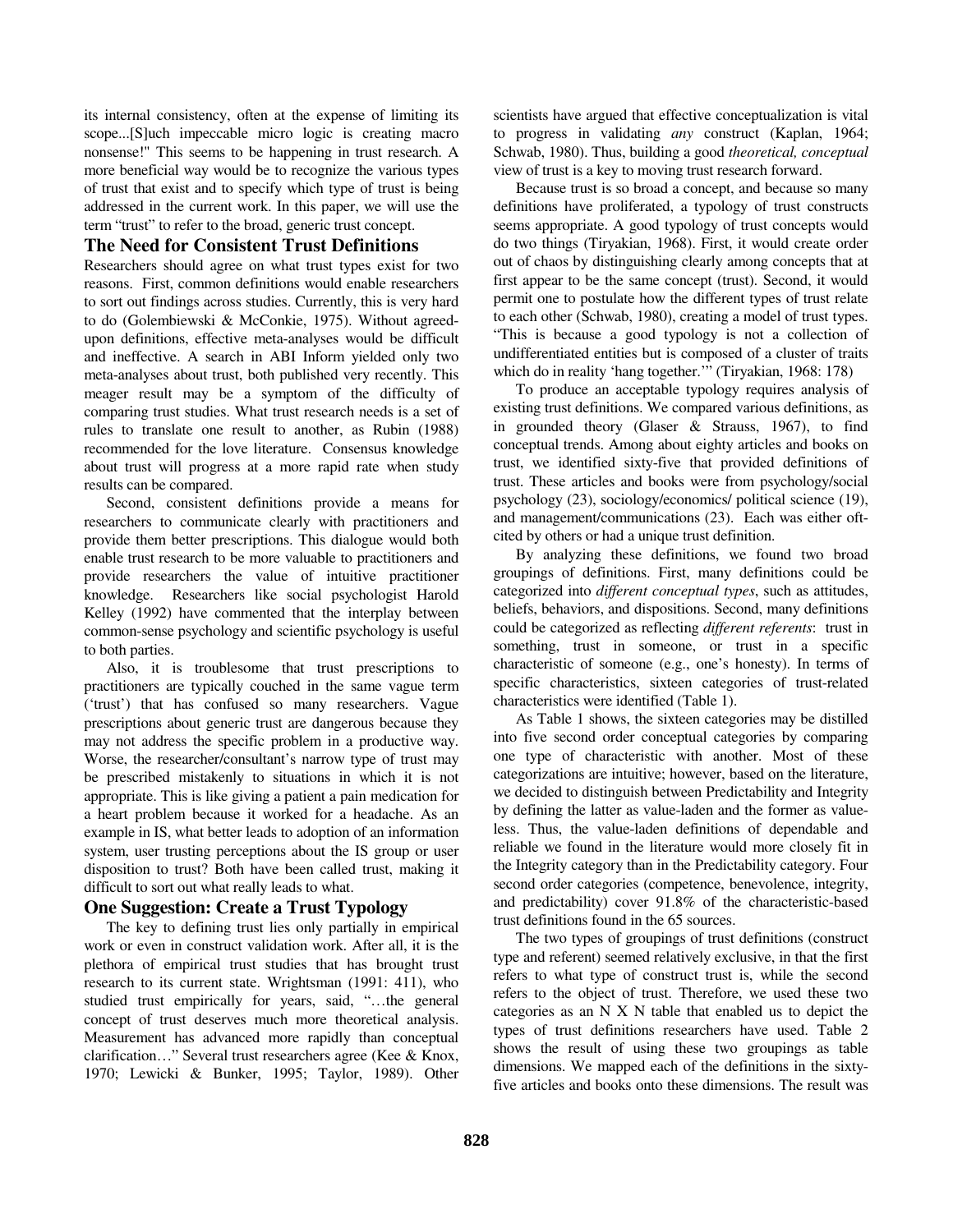the expected finding--that trust definitions were almost (excuse the expression) all over the map.

**Table 1 Trust Characteristic-based Definition Categories**

| <b>Trust-related</b><br><b>Characteristic</b> | <b>Second Order</b><br>Conceptual | Count          | $%$ of<br><b>Total</b> |
|-----------------------------------------------|-----------------------------------|----------------|------------------------|
|                                               | Category                          |                |                        |
| 1. Competent                                  |                                   | 14             |                        |
| 2. Expert                                     |                                   | 3              |                        |
| 3. Dynamic                                    |                                   | $\overline{3}$ |                        |
|                                               | <b>COMPETENCE</b>                 | 20             | 20.4                   |
|                                               |                                   |                |                        |
| 4. Predictable                                | <b>PREDICTABILITY</b>             | 6              | 6.1                    |
|                                               |                                   |                |                        |
| 5. Good, Moral                                |                                   | 6              |                        |
| 6. Good will                                  |                                   | 10             |                        |
| 7. Benevolent,                                |                                   | 18             |                        |
| Caring                                        |                                   |                |                        |
| 8. Responsive                                 |                                   | $\overline{4}$ |                        |
|                                               | <b>BENEVOLENCE</b>                | 38             | 38.8                   |
|                                               |                                   |                |                        |
| 9. Honest                                     |                                   | 11             |                        |
| 10. Credible                                  |                                   | 1              |                        |
| 11. Reliable                                  |                                   | 8              |                        |
| 12. Dependable                                |                                   | 6              |                        |
|                                               | <b>INTEGRITY</b>                  | 26             | 26.5                   |
|                                               |                                   |                |                        |
| 13. Open                                      |                                   | 3              |                        |
| 14. Careful,                                  |                                   | $\overline{3}$ |                        |
| Safe                                          |                                   |                |                        |
| 15. Shared                                    |                                   | 1              |                        |
| Understanding                                 |                                   |                |                        |
| 16. Personally                                |                                   | $\overline{1}$ |                        |
| Attractive                                    |                                   |                |                        |
|                                               | <b>OTHER</b>                      | 8              | 8.2                    |
|                                               | <b>Grand Total</b>                | 98             | 100.0                  |

#### **A Typology of Related Trust Constructs**

From this mapping, and from an analysis of how trust types were related to each other (McKnight, Cummings & Chervany, 1998), we saw the potential for an interdisciplinary model of trust types. The model (Figure 1) has constructs representing four of the columns in Table 2. The Attitude and Belief columns were combined into Trusting Beliefs, which are defined to have both affective and cognitive components (see Rempel, Holmes & Zanna, 1985). Trusting Behavior was dropped because the consequents of Trusting Intention already have other labels, (e.g., cooperation, information sharing, entering agreements with, risk taking, or involvement with). What these have in common is that, in each case, one *depends* on the other party.

#### **Table 2 Mapping of Literature Trust Definitions**

| Type     |               | Disp-          |              |                |              |               |
|----------|---------------|----------------|--------------|----------------|--------------|---------------|
|          | Struc-        | $\overline{0}$ | Atti-        |                | Inten        | Beha-         |
| Referent | tural         | tion           | tude         | <b>Belief</b>  | -tion        | vior          |
| Comp-    |               |                | X            | <b>XXXXXXX</b> |              | <b>XXXX</b>   |
| etence   |               |                |              | <b>XXXXXXX</b> |              |               |
|          |               |                |              | <b>XXXXX</b>   |              |               |
| Beney-   |               |                | <b>XXXXX</b> | <b>XXXXXXX</b> | <b>XXX</b>   | <b>XXXXX</b>  |
| olence   |               |                | <b>XXXXX</b> | <b>XXXXXXX</b> |              |               |
|          |               |                | X            | <b>XXXXXXX</b> |              |               |
|          |               |                |              | <b>XXXX</b>    |              |               |
| Integ-   |               |                | <b>XXXXX</b> | <b>XXXXXXX</b> | X            | <b>XXXXXX</b> |
| rity     |               |                | <b>XXXX</b>  | <b>XXXXXXX</b> |              |               |
|          |               |                |              | <b>XXXX</b>    |              |               |
| Predict- |               |                | X            | <b>XXXXXXX</b> |              | X             |
| ability  |               |                |              | <b>XXXX</b>    |              |               |
| Other    |               |                |              | <b>XXXXXXX</b> |              | X             |
|          |               |                |              |                |              |               |
| Other    | <b>XXXXXX</b> | <b>XXXXX</b>   | <b>XXXXX</b> | <b>XXXXXXX</b> | <b>XXXXX</b> | <b>XXXXXX</b> |
| Referent |               |                | XX           | <b>XXXXXXX</b> |              | <b>XXXXXX</b> |
|          |               |                |              | <b>XXXXXXX</b> |              | XX            |

Notes: 1. Each "x" represents one trust definition. 2. Attitude includes affect and confidence; Belief includes "expectancy"





The four constructs in Figure 1 may also be further subdivided into lower level constructs that are measurable via scales. Disposition to Trust includes the Faith in Humanity and Trusting Stance subconstructs. Institution-based Trust consists of Structural Assurance and Situational Normality. Trusting Beliefs include Competence, Benevolence, Integrity, and Predictability beliefs. These four types of Trusting Beliefs correspond to the first four rows of Table 2. Trusting Intention includes Willingness to Depend (Dobing, 1993) and Subjective Probability of Depending (Curall & Judge, 1995).

As the definitions below will show, these subdivisions of the four main constructs are proposed to be conceptually distinguishable from each other and from the construct itself. They are not simply two parts of a dual construct. Like the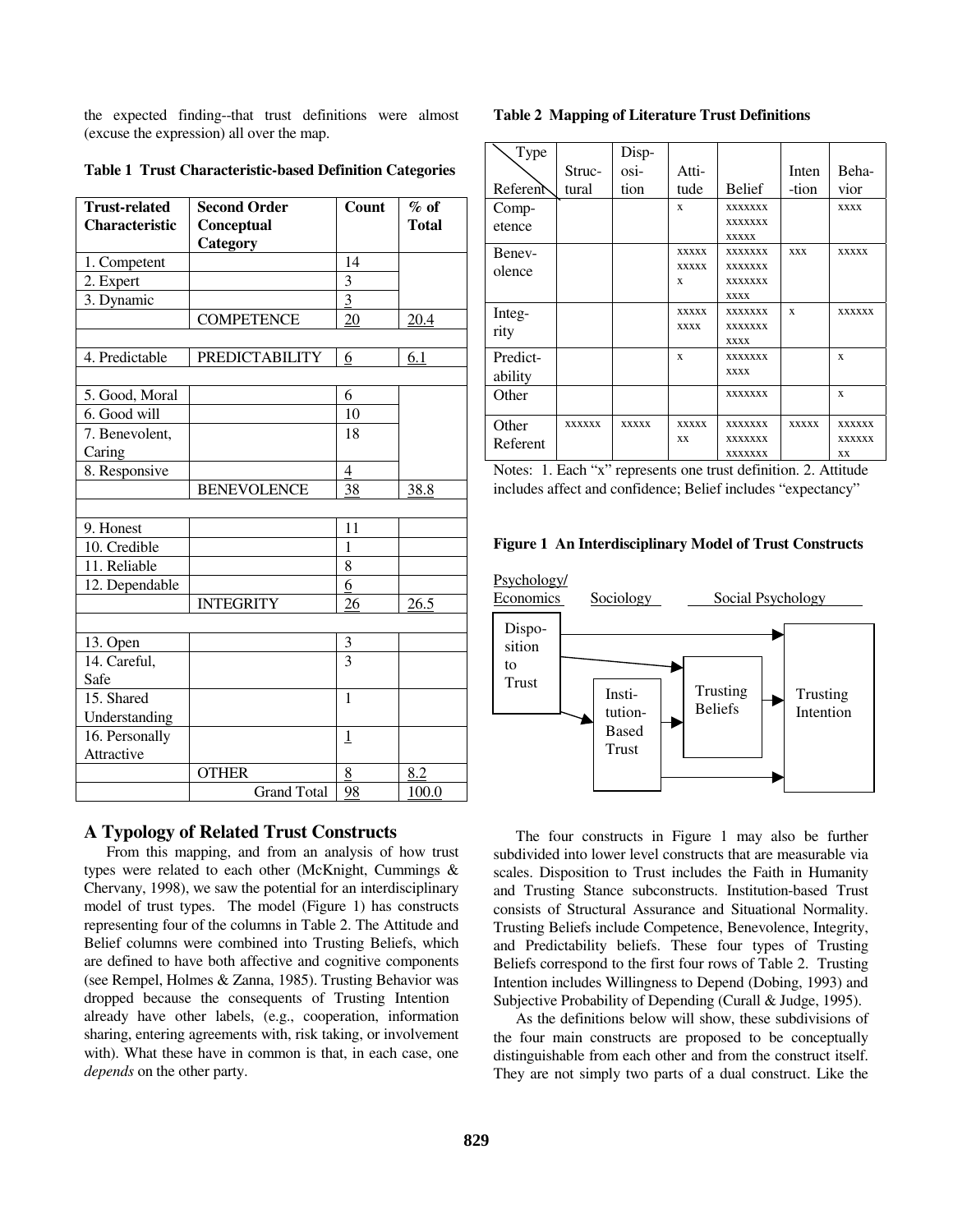subtypes of a data modeling supertype (Brown, 1993), each subconstruct partakes of the overall conceptual meaning of the supertype, but has certain attributes that distinguish it from the supertype and from other subtypes. Another example of this kind of typology is found in the categorization of the animal kingdom by biologists. A cow and an elephant are both mammals, for example, because they both give live birth, have hair, and nourish their babies through mammary glands (Webster's Ninth Collegiate Dictionary). What distinguishes the elephant from the cow are attributes like: huge size, big ears, a flexible, elongated snout, tusks, and a unique toe/foot arrangement. Similarly, each of the subconstructs of our four main constructs partakes of the nature of the construct but has parts that differentiate it from its parent construct and from other subconstructs of its parent.

We now define Figure 1's constructs and subconstructs.

# **Conceptual Definitions of Trust Constructs**

**Disposition to Trust.** This construct means *the extent to which one displays a consistent tendency to be willing to depend on general others across a broad spectrum of situations and persons*. This construct hails primarily from dispositional psychology. Our definition does not literally refer to a person's trait. Rather, it means that one has a general propensity to be willing to depend on others. Disposition to trust does not necessarily imply that one believes others to be trustworthy. Whatever the reason, one tends to be willing to depend on others. People may grow up with Disposition to Trust (Erikson, 1968) or may develop it later in life. Either way, it is acted out as a generalized reaction to life's experiences with other people (Rotter, 1971). Because Disposition to Trust is a generalized tendency across situations and persons, it probably colors our interpretation of situations and actors in situations, but only has a major effect on one's trust-related behavior when novel situations arise, in which the person and situation are unfamiliar (Johnson-George & Swap, 1982).

Disposition to Trust has two subconstructs, Faith in Humanity and Trusting Stance. *Faith in Humanity* refers to underlying assumptions about people, while Trusting Stance is like a personal strategy. *Faith in Humanity means one assumes others are usually upright, well-meaning, and dependable* (e.g., Rosenberg, 1957; Wrightsman, 1991). Mayer et al. (1995) gave the example that if you were going to drown, could you trust nonspecific others to come to your aid? You would if, having high Faith in Humanity, you assumed others generally care enough to help.

*Trusting Stance means that, regardless of what one assumes about other people generally, one assumes that one will achieve better outcomes by dealing with people as though they are well-meaning and reliable*. Therefore, it is like a personal choice or strategy to trust others. Because it involves choice that is presumably based on subjective calculation of the odds of success in a venture, Trusting Stance derives from the calculative, economics-based trust research stream (e.g., Riker, 1971). Here's an example. We once asked an IS employee if she trusted her newly hired manager, whom she had never met before. She said that she did trust her, because she always trusted new people until they gave her some reason not to trust them. Thus, she had a high level of Trusting Stance, which encouraged her to be willing to depend on her new boss.

Trusting Stance and Faith in Humanity are alike in that they each constitute a tendency or propensity (Mayer et al., 1995) to trust other people. They differ in terms of the assumptions on which they build. Because Faith in Humanity relates to assumptions about peoples' attributes, it is more likely to be an antecedent to Trusting Beliefs (in people) than is Trusting Stance. Trusting Stance may relate more to Trusting Intention, which, depending on the situation, is probably not based wholly on beliefs about the other person, (McKnight, et al., 1998).

**Institution-based Trust** *means one believes the needed conditions are in place to enable one to anticipate a successful outcome in an endeavor or aspect of one's life* (Luhmann, 1979; Lewis & Weigert, 1985a; Shapiro, 1987; Zucker, 1986). This construct comes from the sociology tradition that people can rely on others because of structures, situations, or roles (Baier, 1986) that provide assurances that things will go well. Zucker (1986) traces the history of regulations and institutions in America that enabled people to trust each other—not because they knew each other personally, but because licensing or auditing or laws or governmental enforcement bodies were in place to make sure the other person was either afraid to harm you or punished if they did harm you.

Institution-based Trust has two subconstructs, Structural Assurance and Situational Normality. *Structural Assurance means one believes that success is likely because guarantees, contracts, regulations, promises, legal recourse, processes, or procedures are in place that assure success* (Shapiro, 1987; Zucker, 1986). For example, one using the internet would have structural assurance to the extent to which one believed legal and technological safeguards (e.g., encryption) protect one from privacy loss or credit card fraud. With a high structural assurance level, one would be more likely to be willing to rely on specific internet vendors because of the secure feeling structural assurance engenders. In system development, Structural Assurance might refer to the processes and procedures that make things safe or fair in that specific organizational setting.

*Situational Normality means one believes that success is likely because the situation is normal or favorable*. Situational normality reflects Garfinkel's (1963) idea that trust is the perception that things in the situation are normal, proper, customary (Baier, 1986), fitting, or in proper order (Lewis & Weigert, 1985a). Garfinkel found in natural experiments that people don't trust others when things "go weird," that is, when they face inexplicable, abnormal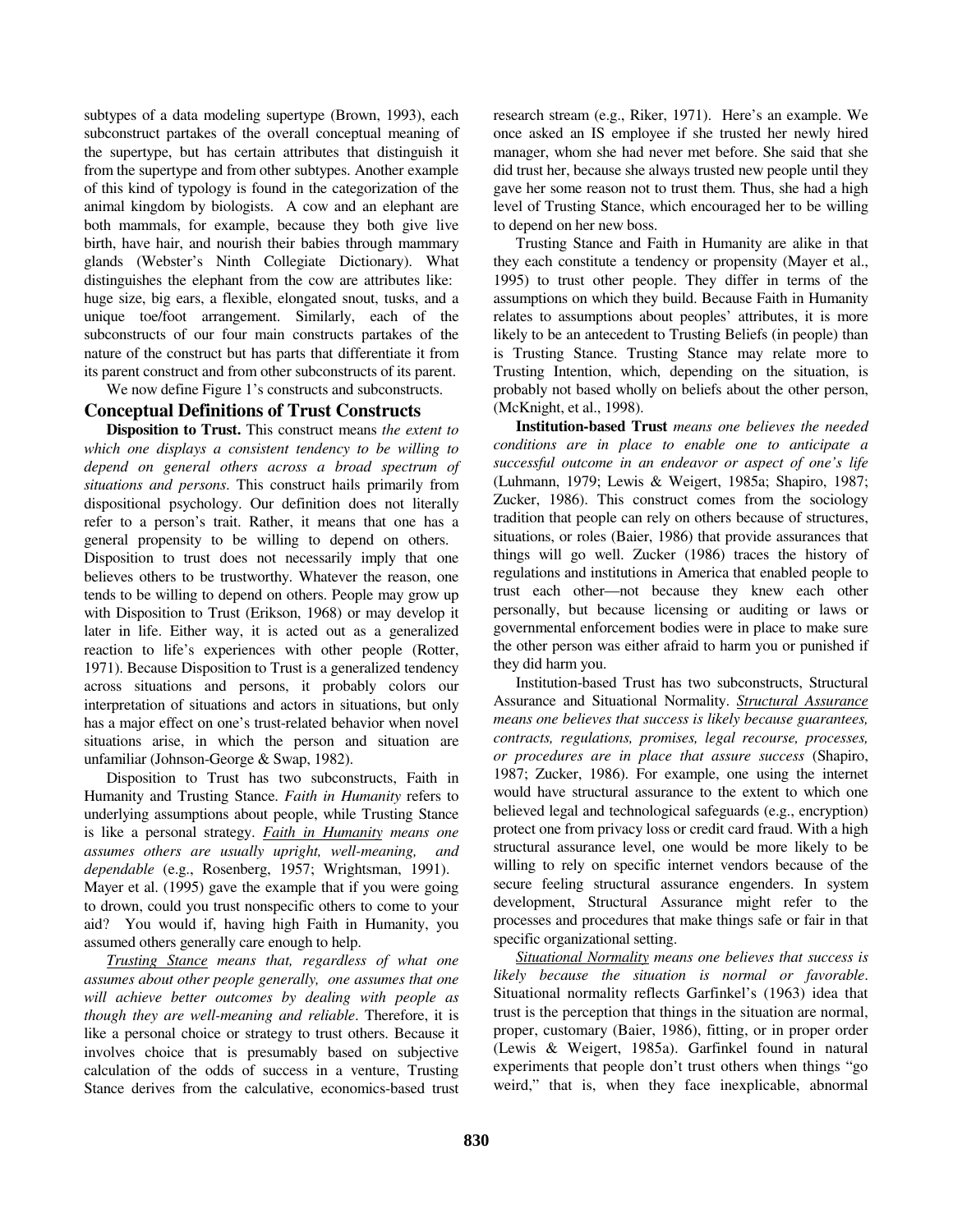situations. For example, one subject told the experimenter he had a flat tire on the way to work. The experimenter responded, "What do you mean, you had a flat tire?" The subject replied, in a hostile way, "What do you mean? What do you mean? A flat tire is a flat tire. That is what I meant. Nothing special. What a crazy question!" (1963: 221) At this point, trust between them broke down because the illogical question produced an abnormal situation. Situational normality means that a properly ordered setting is likely to facilitate a successful venture. When one believes one's role and others' roles in the situation are appropriate and conducive to success, then one has a basis for trusting the people in the situation. Hence, situational normality is likely related to Trusting Beliefs and Trusting Intention. A system developer who feels good about the roles and setting in which they work is likely to have Trusting Beliefs about the people in that setting.

Our definitions represent the impersonal focus of institution-based trust as a belief held by an individual about impersonal things (underlying structures and situations). While some sociologists may cringe at such an individual cognitive focus, similar actions have been taken by sociologists (e.g., Barber, 1983) in order to clarify the conceptual meaning of a construct for use in explaining a social phenomenon. Situating institution-based trust as a mental concept also makes it consistent with the mental constructs Trusting Beliefs and Trusting Intention.

**Trusting Beliefs** *means one believes (and feels confident in believing) that the other person has one or more traits desirable to one in a situation in which negative consequences are possible*. Inference or attribution to the other party's traits is often included in trust definitions (Rempel, et al., 1985; Yamagishi & Yamagishi, 1994). Confidence in one's belief reflects the affective side of trusting beliefs. Confidence is often included in research and dictionary trust definitions (e.g., Cook & Wall, 1980; Giffin, 1967; Gove, 1981; Lindskold, 1978; Scanzoni, 1979). We include negative consequences in order to reflect the risk inherent in trust situations.

We distinguish four main trusting belief subconstructs, while recognizing that others exist. *Trusting Belief-Competence means one believes the other person has the ability or power to do for one what one needs done. Trusting Belief-Benevolence means one believes the other person cares about one and is motivated to act in one's interest.* A benevolent person does not act opportunistically. *Trusting Belief-Integrity means one believes the other person makes good faith agreements, tells the truth, and fulfills promises* (Bromiley & Cummings, 1995). *Trusting Belief-Predictability means one believes the other person's actions (good or bad) are consistent enough that one can forecast them in a given situation.*

**Trusting Intention** *means one is willing to depend on, or intends to depend on, the other person in a given task or* *situation with a feeling of relative security, even though negative consequences are possible.*

Trusting intention subconstructs include Willingness to Depend and Subjective Probability of Depending. *Willingness to Depend means one is volitionally prepared to make oneself vulnerable to the other person in a situation by relying on them* (e.g., Dobing, 1993; Mayer et al., 1995). *Subjective Probability of Depending means the extent to which one forecasts or predicts that one will depend on the other person* (Currall & Judge, 1995).

Trusting Intention definitions embody five elements synthesized from the trust literature. 1. The possibility of negative consequences (Gambetta, 1988; Zand, 1972) or risk (Giffin, 1967; Riker, 1971; Shapiro, 1987) is what makes trust important but problematic. 2. A readiness to depend or rely on another is central to trusting intention (Dobing, 1993; Giffin, 1967; Lewis & Weigert, 1985b; Ring & Van de Ven, 1994). 3. A feeling of security means one feels safe, assured, and comfortable (not anxious or fearful) about the prospect of depending on another (Lewis & Weigert, 1985b; Rempel et al., 1985). Feelings of security reflect the affective side of trusting intention. 4. Trusting intention is situation-specific (Gabarro, 1978; Sitkin & Roth, 1993). 5. Trusting intention involves willingness that is not based on having control or power over the other party (Riker, 1971; Gambetta, 1988; Ring & Van de Ven, 1994). Note that Trusting Intention relates well to the system development power literature because we define it in terms of dependence and control.

Additional theoretical justification for model linkages among trust constructs is found in McKnight, et al. (1998). Empirical evidence for these linkages is discussed in other papers under review (e.g., Galvin, McKnight & Ahuja, 2000; McKnight & Chervany, 2000; McKnight, Sitkin & Chervany, 2000).

#### **Reasons the Model May Be Helpful**

- 1. All the subconstructs are measurable, facilitating new research.
- 2. The constructs relate to each other in new ways that open additional research possibilities.
- 3. The constructs are well-defined and parsimonious enough to be easily understood and distinguished.
- 4. Based on an extensive literature review, these constructs cover the most oft-used types of trust.
- 5. The constructs cover the key referents of trust in the literature.
- 6. The constructs represent conceptualizations from several disciplines. Though they do not correspond exactly to each discipline's trust concepts, they do capture significant conceptual meaning from each.

This typology compares favorably with other typologies in terms of coverage. Gabarro (1978), Rempel, Holmes and Zanna (1985) and Mishra (1996) only addressed trusting beliefs. Bromiley and Cummings (1995) had three types of beliefs and intention. McAllister (1995) addressed cognitive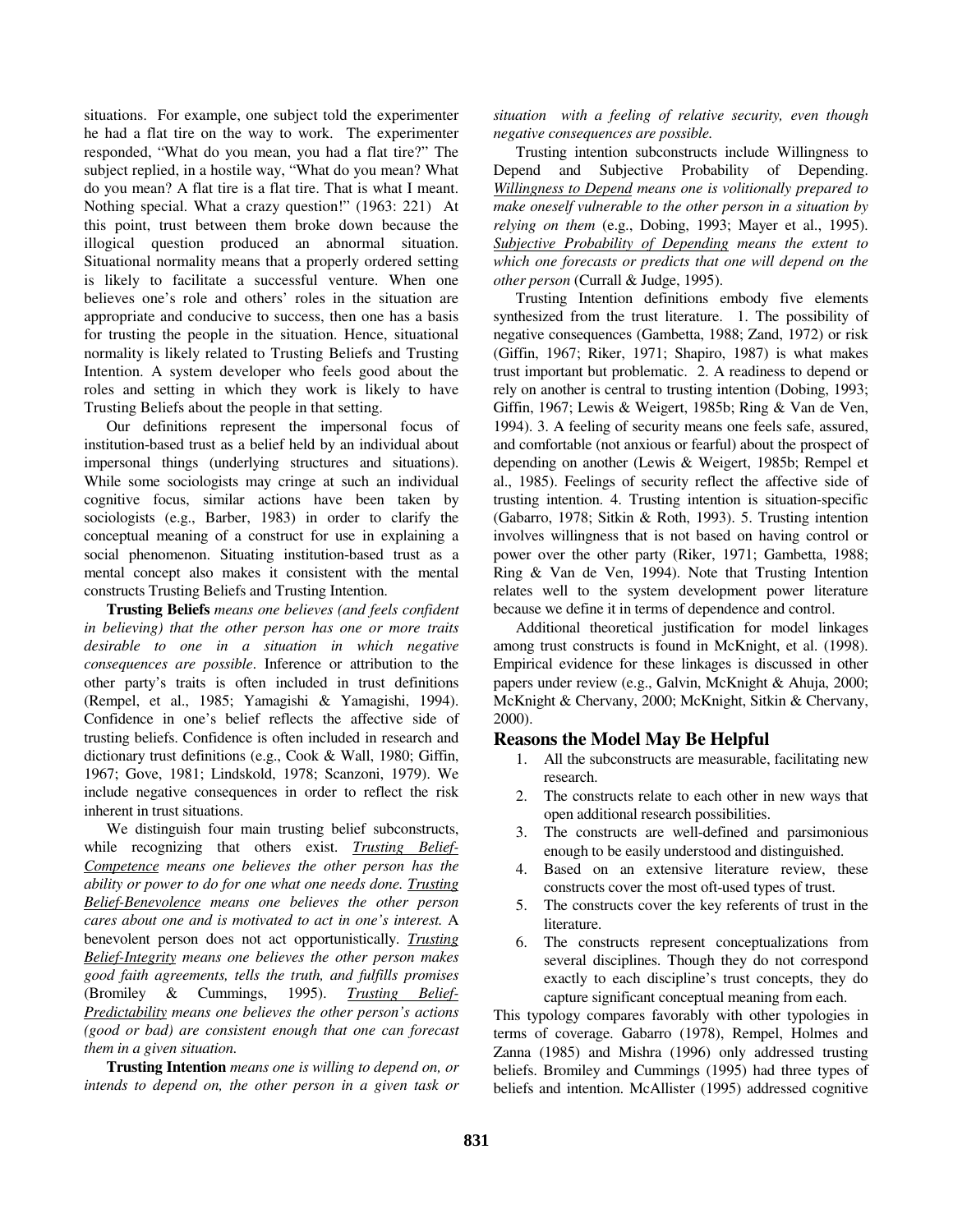and affective trust, which would fall into our Trusting Beliefs category, because analysis of their items shows that they primarily cover benevolence (affective) and competence (cognitive) beliefs. Mayer, Davis and Schoorman (1995) have several constructs, but their model only has three of the four trusting beliefs and no institution-based trust constructs.

#### **Extensions of the Model Constructs**

While Trusting Belief and Trusting Intention are defined here to refer to trust in another *person*, they could be modified to refer to a trusted *thing*, as dictated by the situation. For example, political science researchers have long examined public trust in government as a variable of interest. The public may (or may not) believe the government is benevolent, honest or competent, just as one person may think of another person having these traits. Some referents may only have certain of the traits. For example, one may believe the economy to be predictable; but it is hard to picture the economy as having integrity and competence. Nonetheless, our constructs have some applicability to "thingtrusting." This means that these constructs may comfortably migrate from one domain of study to another.

Although these definitions are geared to the personal level of analysis, they are scalable to higher levels of analysis. Slightly modified versions of these definitions could be used when describing dyadic (mutual) trust between two people (e.g., Nelson & Cooprider, 1996), trust between two groups (Bromiley & Cummings, 1995), or trust between two corporations. For example, one corporation could be said to be "willing to depend" on another corporation when it decides to enter a joint venture with it.

#### **Model Limitations and Caveats**

The model does not place trust within its non-trust nomological network, which would aid understanding of how it works. Much other research does this, however, especially regarding the effects of trust on knowledge sharing, power (e.g., Fox, 1974), and cooperation (e.g., Good, 1988).

Another limitation relates to Whetten's (1989) recommendation that Who and Where conditions should be placed around models. Whereas we have assumed that the model applies to any kind of relationship between two people (Who) in any situation (Where), this may not be the case. Empirical research is needed to better define the boundary conditions of the model.

Outside the scope of this paper, we have found construct validity empirically among the constructs in the Figure 1 model. In a given study, however, two subconstructs of the same construct may or may not be empirically distinguishable, as this will depend on the situation involved, the sample selected, and the items used.

#### **Conclusion**

Lewis & Weigert (1985a) called trust a highly complex and multi-dimensional phenomenon. Our classification system (Table 2) clarifies this complexity by specifying the nature of

existing trust meanings, thereby facilitating meta-analyses of trust research. Our typology of trust constructs helps address conceptual confusion by representing trust as a coherent set of four constructs and ten subconstructs. One benefit of this depiction of trust is that it has heuristic value (Kaplan, 1964) by generating research possibilities. We believe the model will help researchers examine IS/customer relationships in new ways, since the model includes personal, institutional, and interpersonal concepts. These trust concepts may help explain past power-related IS findings in the IS/user relationship. Another benefit is that the model presents a vocabulary of specifically defined trust types that scholars and practitioners can use to converse on this important topic. Finally, it also enables the use of more specific, and thus more helpful, trust prescriptions.

# **References**

Barber, B. *The Logic and Limits of Trust*. New Rutgers University Press, Brunswick, NJ, 1983.

Bromiley, P. & Cummings, L. L. "Transactions Costs in Organizations with Trust." In R. Bies, B. Sheppard & R. Lewicki (Eds.), *Research on Negotiations in Organizations* (5), JAI, Greenwich, CT, 1995, pp. 219-247.

Brown, R. G. "Data Modeling Methodologies--Contrasts in Style," B. von Halle and D. Kull (Eds.), *Data Management Handbook*, Auerbach, Boston, 1993, pp. 389-439.

Currall, S. C. & Judge, T. A. Measuring Trust Between Organizational Boundary Role Persons. *Organizational Behavior and Human Decision Processes* (64), 1995, pp. 151-170.

Dobing, B. *Building Trust in User-analyst Relationships*. Unpublished doctoral dissertation, University of Minnesota, Minneapolis, 1993.

Erikson, E. H. *Identity: Youth and Crisis*. W. W. Norton, New York, 1968.

Fox, A. *Beyond contract: Work, power and trust relations*. Faber, London, 1974.

Gabarro, J. J. "The Development of Trust, Influence, and Expectations." In A. G. Athos & J. J. Gabarro (Eds.), *Interpersonal behavior: Communication and understanding in relationships*, Prentice-Hall, Englewood Cliffs, NJ, 1978, pp. 290-303.

Garfinkel, H. "A Conception of, and Experiments with, "Trust" as a Condition of Stable Concerted Actions." In O.